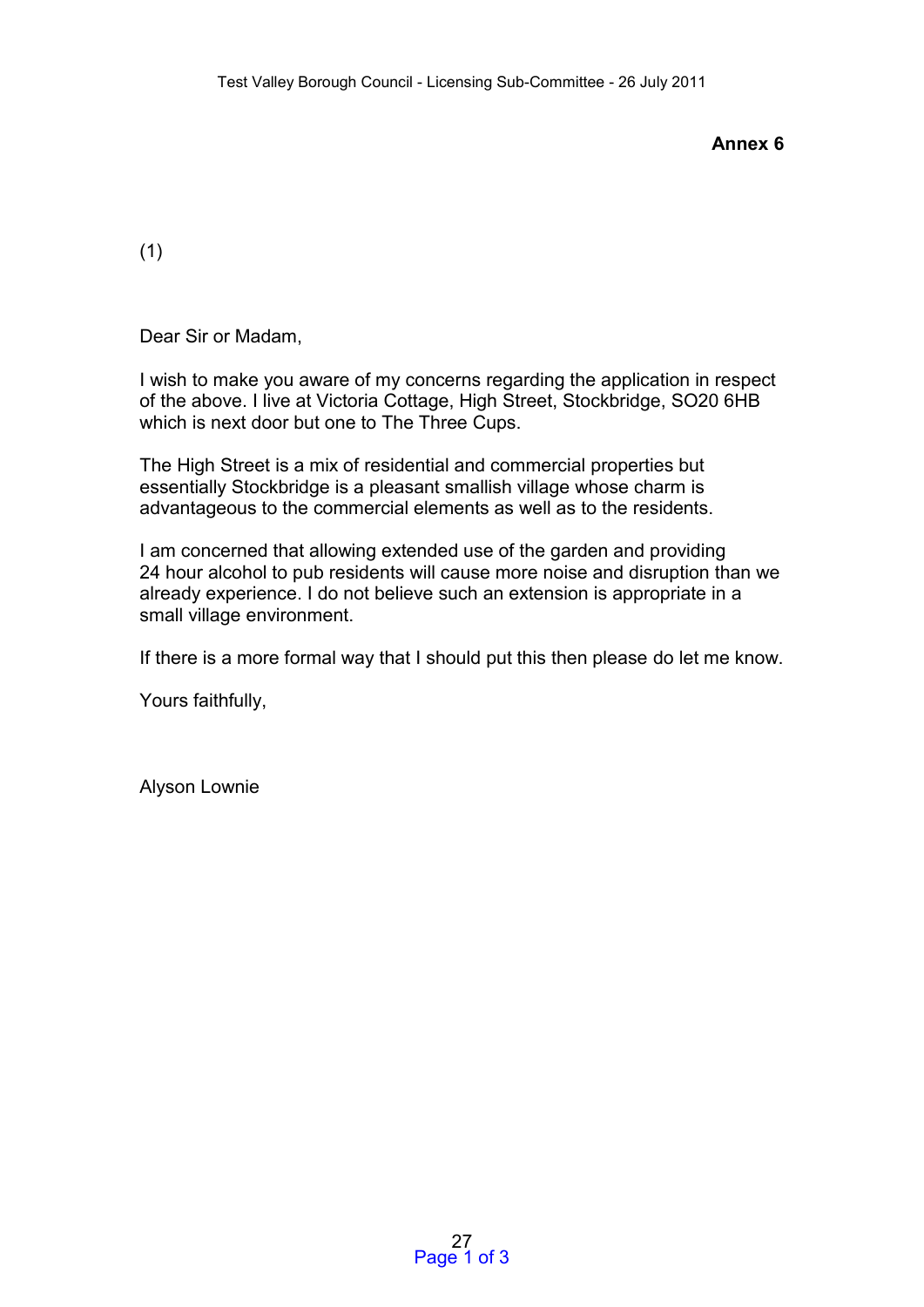(2)

Dear Mr White,

Thank you for your email.

I attach a photograph of the notice which says that communication should be made by 26 May, which is today.

I do hope therefore that my comments will be considered.

I understand that the 24 hour provision of alcohol applies only to residents of the pub but as these are often groups, for example attending weddings or other local functions, it is likely that they may wish to continue the party more so than individual businessmen say. The other concern is that if they are served in the garden there is nothing to contain the noise.

Stockbridge is a quiet country village which is why it is popular with both residents and visitors. It is not appropriate that it become a 24 hour party venue. The Three Cups is not an isolated country house hotel where there are no neighbours to disturb, it is situated in the centre of a village.

I am concerned that your email seems to suggest that permission is a foregone conclusion.

Yours sincerely

Alyson Lownie